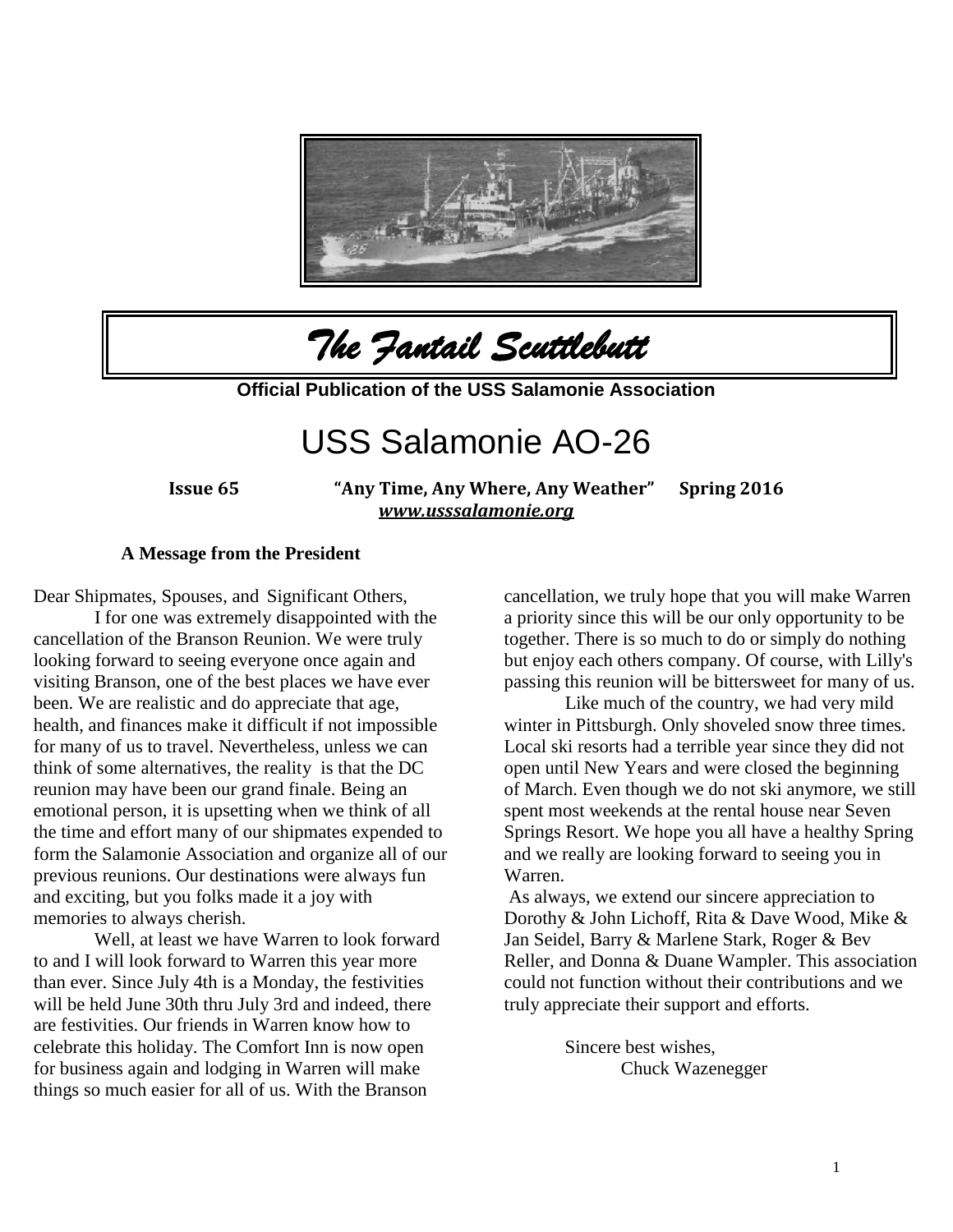## **April Reunion Cancelled**

John Lichoff

Due to the lack of participants we were unable to form a viable group for our reunion in Branson, MO. this year.

We have known for some time that this was going to happen due to our ages and physical restrictions.

We will decide this Fourth of July reunion in Warren as to what our future reunions are to be or not to be. The way it is now we will continue with our Warren Reunion and possibly this will be our annual reunion for the USS Salamonie AO-26 Association.

I have been in contact with the Fleet Tankers Association about combining our reunions with theirs. There is nothing for 2016 for us with them but hope for the future is looking promising.

Dorothy and I have attended three of their reunions and we have enjoyed meeting new friends. More information will follow after our July meeting.

### **Shoe Box Care Packages**

With the loss of Lilly Nutter and her one shoe box at a time for troops in harm's way project, a lady has stepped forward and wishes to continue with the program with our blessing and support.

Her name is Janice (Jordan) Ryan. Janice is one of the three ladies that were responsible for the Salamonie coming to Warren. Janice has been on board since day one. Janice with the help of Karen Herr, are the responsible for our Salamonie float every Salamonie Summer festival.

Janice and Karen are the ladies that also set up and make sure our banquets go off without a hitch.

Janice is also on the Board for the Knight-Bergman Civic Center and takes care of our museum. Without her and her staff none of this would be the success that we are today.

We have set her up in one corner of the museum with the stuff that she needs to get started. She has her desk and office equipment set up and good to go.

She now needs names and address of our troops in harm's way. If you know of anyone then please let her know at;

> Janice Jordan Ryan 188 Dogwood Warren, IN. 46792 (260) 358-6783 Jordan@citznet.com

All donations to care Packages can be sent to Janice or our Treasurer Mike Seidel. Please pray for our troops who are in harm's way and for a speedy and safe return.

#### **USS Salamonie Association Officers**

**President -** Chuck Wazenegger(bear1151@verizon.net

**Vice President/Records/Honor Roll -**  John Lichoff [\(jlichoff@neo.rr.com\)](mailto:jlichoff@neo.rr.com)

**Treasurer –** Mike Seidel [\(jqq2040@gmail.com\)](mailto:jqq2040@gmail.com)

**Trustee** – Roger Reller (reller1g@hotmail.com)

**Chaplin** – Barry Stark (barrylamar@comcast.net)

Editor/Newsletter – Rita Wood (RLW313@AOL.COM)



**Honor Roll:** Richard Clair RM3 51-55

> **Welcome Back** Russ Carter ET2 54-55 Ed Lanahan EM3 49-52



Tom and Jackie Graham 60<sup>th</sup> Anniversary April 3, 2016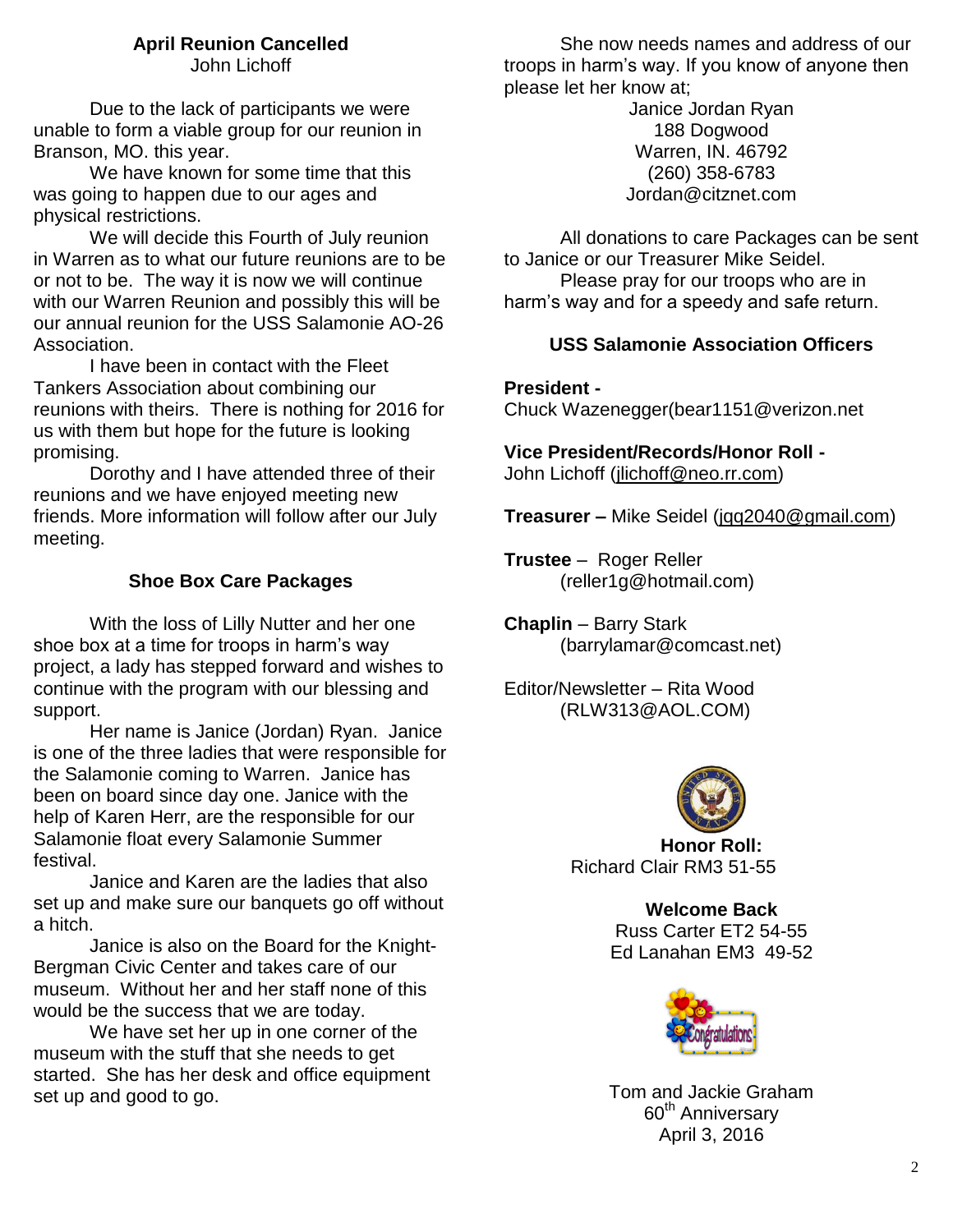

#### **Sick/Surgery/Treatments- please keep in your prayers, and send cards**

Linda Dailey Angela Linebaugh (Kenneth) Dee Bond Don Bond Dorothy Lichoff Eles Barnes Jr. Richard Opper Tom Graham Charles Stephanek Leonard Buck

#### **For Your Information**

Ship Patches available, Go to ships stores for info.

#### **[www.salamonie.homestead.com](http://www.salamonie.homestead.com/)**

The newsletter will now be sent out three times per year. You can get it by snail mail, e mail or go to the website.

Please keep your mailing and e mail addresses up to date. Send corrections to John Lichoff at [jlichoff@neo.rr.com](mailto:jlichoff@neo.rr.com) or 14 Morley Drive, Norwalk Ohio 4485

If you are sending money to Mike Seidel for a cause, please specify on the check whether it is for postage, Salamonie Museum, troops care packages or Bergman Center.

Please check out our web site, Tom Applegate has posted some new information **www.salamonie.homestead.com**



Greetings Shipmates and good to have an opportunity to say thank you for your support this past year. I am coming up on my 2 year anniversary as your treasurer and know that we would not have the organization we have without all you helping to keep us afloat.

We miss Lilly, but we have Janice busy mailing packages for us now. We always seem to have a use for the dues.

> I hope to see many of you in Warren this year. Again Thanks!!

**Dues are \$25.00. Make your check out to USS Salamonie and send it with this form to Mike Seidel 3211 Northern Valley Drive NE Rochester, MN 55906 (507- 226-8698)**

| <b>USS Salamonie Association</b><br><b>Dues 2016</b>                       |
|----------------------------------------------------------------------------|
| Name: _________________________                                            |
|                                                                            |
|                                                                            |
| State: ________________ZIP: _____________                                  |
| Telephone: ________________________                                        |
| E Mail: __________________________                                         |
| I prefer to get my newsletter via:<br>Snail mail<br>$\qquad \qquad$ E mail |

**Additional donations can be made to the: Knight-Bergman Civic Center USS Salamonie Postage Fund Troop Care Packages Your dues help to keep the Association afloat.**

**Web Site report:**